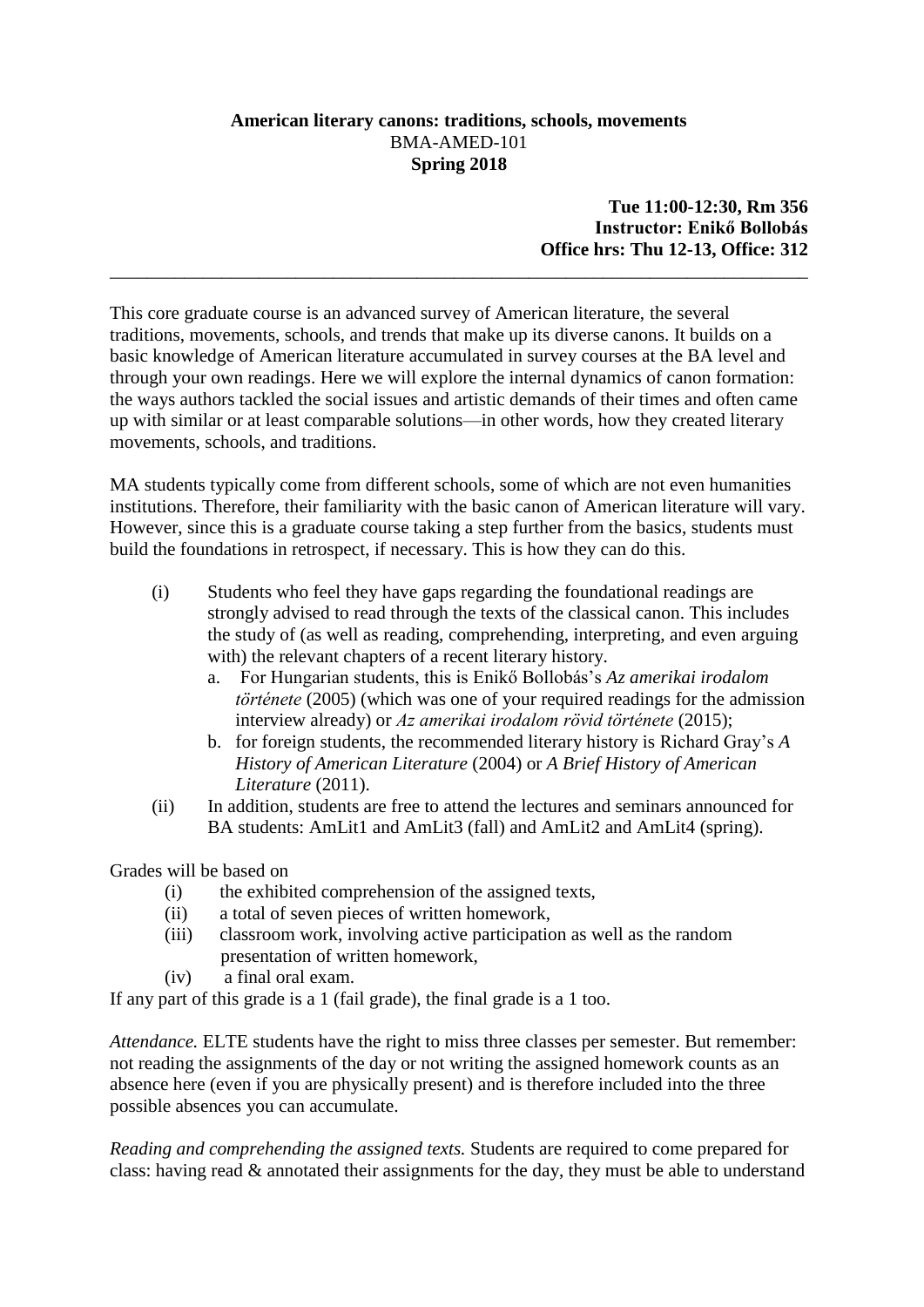the texts (know the words as well as the main topics and thematics, forms and structures, theses and arguments), remember details, and formulate their critical comments. Always bring the readings to class.

Written homework.<sup>1</sup> Students will submit a total of seven pieces of homework through the semester. This exercise will help you practice certain critical reading strategies necessary for the serious study of scholarly writing and get a grasp of academic editing conventions.

- Annotations will be carried out in longhand on the margins of the poetic texts themselves, while outlines will be (type)written as separate documents.

- As to your outlines of the critical essays (Bollobás, Perloff), make sure you allow yourself ample time to go through the texts several times so you really understand the set of claims and the whole paradigm. Have a conceptual map in your mind which you can present in class. These multilevel outlines should not exceed a total of one thousand words each. Give word count at the end of your paper.

- Plot outlines will not exceed a total of 600 words. Do not get lost in details: select what is more important, leave out what is less. DO NOT TAKE THEM OFF THE INTERNET, DO NOT PLAGIARIZE.

- Observe the rules of grammar, esp. tense agreement, subject/predicate agreement, word choice. Follow the rules of American English punctuation (esp. commas, quotation marks) in all places.

- Apply US editing conventions in general, and MLA guidelines in particular, with scrupulous attention. Remember, editing conventions are like street signs, and if you do not pass the street sign test, you will not be allowed to drive a car. In other words, the prerequisite for getting a grade is your full observation of these rules.

PLAGIARISM is a serious academic offense, which will result in a failing grade (i.e. you fail the course, no matter what). (See university and SEAS regulations.) Plagiarism includes "borrowings" that range from the appropriation of only words and sentences of other people (without quotation marks) to whole texts copied from internet sources (without giving credit to those sources).

NO LATE SUBMISSIONS. Please pay particular attention to your assignments. Deadlines and requirements will be observed seriously, with no chance for make-up papers. What you submit in class will be considered your final version.

You will need to submit your written homework—in HARD COPIES—in class, before we discuss the relevant text. For pieces of homework submitted later that day, you lose one grade point; for those submitted even later, you lose one grade point each day. If you are absent from the class or if the class is cancelled for any reason, you must still submit your summary: just email me your homework before the class begins

(bollobas.eniko@btk.elte.hu), and then leave the hard copy in my mailbox (in the department office [Rm 361]), or drop it in the MESSAGES BOX outside that office as soon as you can.

*Texts.* You will receive the harder-to-find texts in pdf form. These are the following:

- the Bollobás essay,
- a selection of modernist poetry,
- the Perloff essay.

1

<sup>&</sup>lt;sup>1</sup> Pieces of homework will be formally polished, edited, down to the smallest detail, according to the MLA standard. Follow US spelling, typography, and editing conventions. Please put only your name (not mine) on the top of the paper (right hand corner), the course title, and the number of the written assignment. Just staple your submission, no need to put the sheets into plastic folders.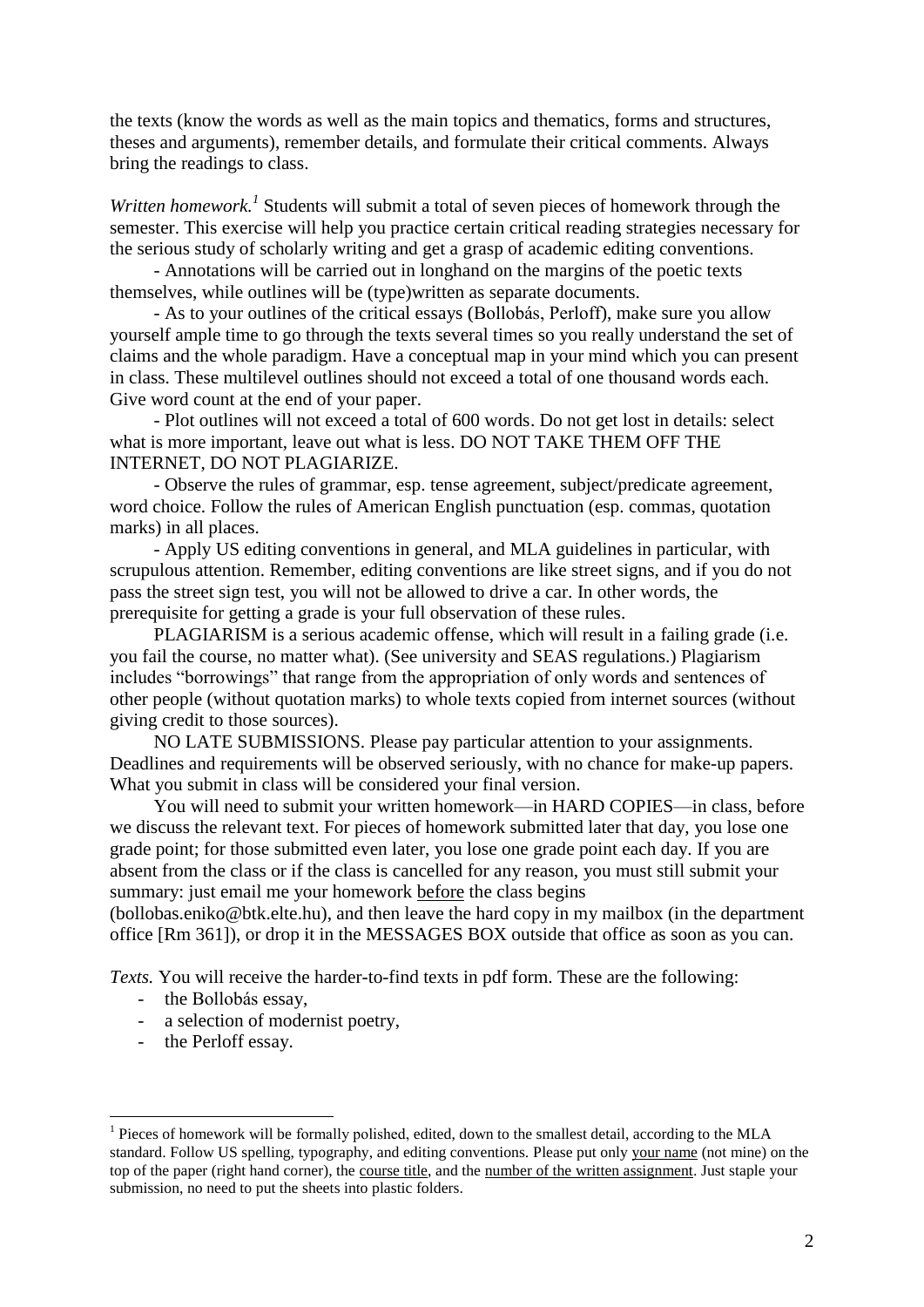*Classroom work.* Be visible. Mere physical presence, even when you have read the assignments, is not enough: you have to prove your skills in reading, analysis, and argument in class discussions.

*Presentation*. As we discuss the various assigned texts, students will have an opportunity to present their written assignments.

*Oral exam.* This exam will cover all the readings, primary and secondary. Moreover, students will be asked to explain the instructor's comments on their homework.

# **Schedule of classes and assignments**

#### **Orientation, assignments**

#### **Emily Dickinson**

Reading assignment

- Poems #199, 448, 465, 505, 508, 527, 528, 633, 742, 754, 883, 906, 1072, 1632 (numbers referring to the Johnson edition) (FIND POEMS IN THE JOHNSON EDITION [SEAS LIBRARY]; BRING TEXTS TO CLASS.)
- Enikő Bollobás's essay, "Circumference & Co.—Catachresis as the Trope of Performativity in Emily Dickinson's Poetry" (pdf)

# Written assignment

- 1. Write annotations to each poem (to be submitted)
- 2. Write a multi-level outline (max. 3 pages total) of the Bollobás essay

## **Modernist poetry**

Reading assignment T. S. Eliot, *The Waste Land* (find text)

selection of radical modernist poetry (pdf)

T. E. Hulme, "Autumn," "Conversion"; F. S. Flint, "The Swan"

Ezra Pound, "In a Station of the Metro," "L'art, 1910," "Alba," "Doria," "The Jewel Stairs' Grievance," "A Girl," "Li Po," "Pagani's, November 8," "The Tea Shop"

William Carlos Williams, "The Red Wheelbarrow," "Poem," "The Great Figure," "The Rose," "Portrait of a Lady," "Queen Anne's Lace," "This Is Just To Say," "As the Cat"

(BRING TEXTS TO CLASS.)

Marjorie Perloff, "Unreal Cities" (pdf)

# Written assignment

3. Annotate *The Waste Land*

Your annotations must include:

- (i) Eliot's own Notes to the text;
- (ii) your own findings of the various literary and cultural sources (which you will research in books and on the internet);
- (iii) your own cultural associations;
- (iv) your translations of unknown words.

(FIND THE TEXT AND BRING IT TO CLASS WITH YOUR ANNOTATIONS ON IT)